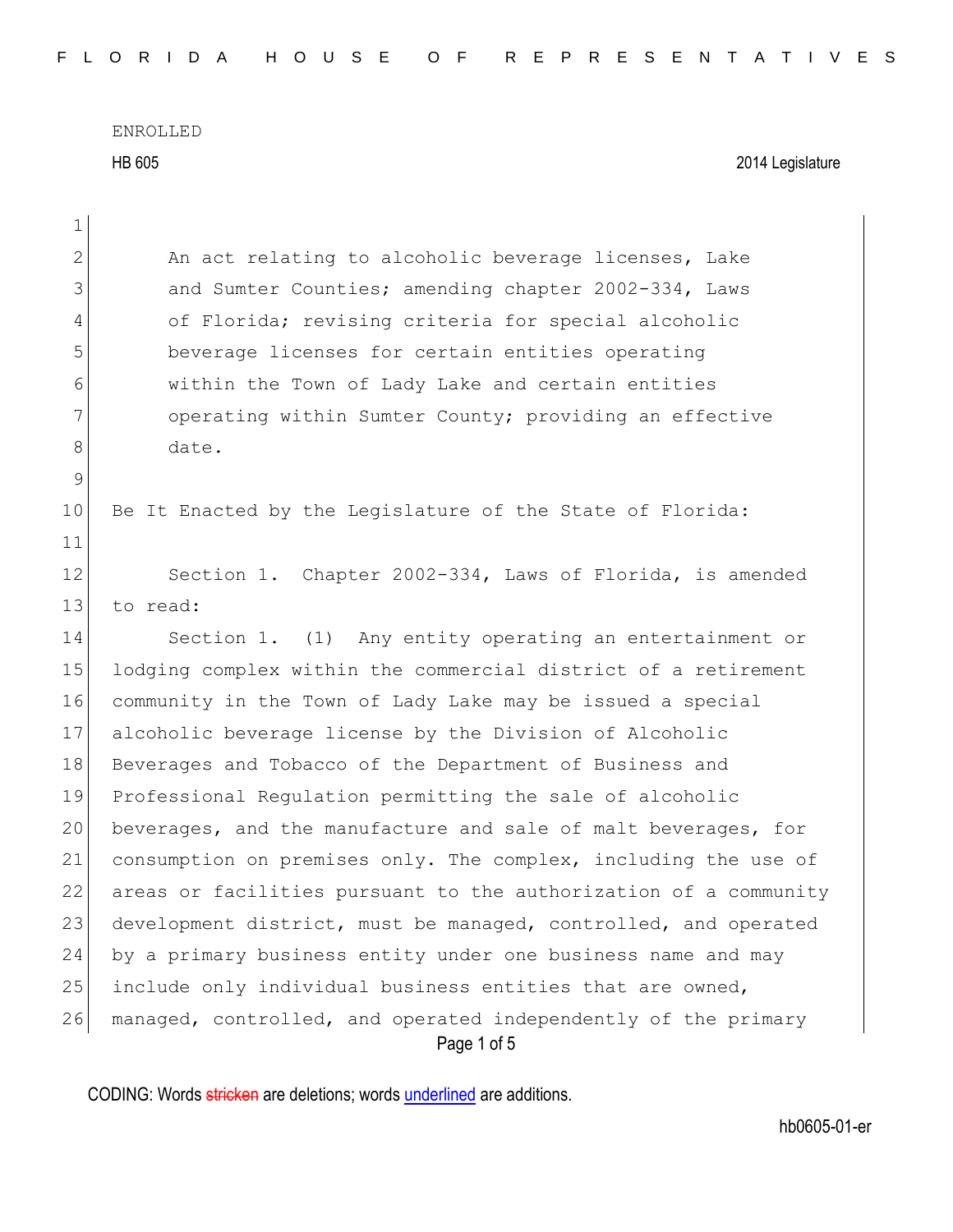31

39

## HB 605 2014 Legislature

 business entity and that are separately licensed by the Division 28 of Alcoholic Beverages and Tobacco pursuant to this act. The complex must be located within the following boundaries of the Town of Lady Lake:

32 That portion of Sections 6 and 7, Township 18 South, 33 Range 24 East, Town of Lady Lake, Florida, more 34 particularly described as Lots C, D, E, F, G, H, K, Y, 35 and Z, and Tracts 1 and 2, within THE VILLAGE CENTER 36 SUBDIVISION, according to the Plat thereof recorded in 37 Plat Book 33, Page 93, Public Records of Lake County, 38 Florida.

40 These boundaries encompass a contiguous area separated only by 41 deeded or dedicated rights-of-way.

42 (2) For purposes of this section, the term "entity 43 operating an entertainment or lodging complex within the 44 commercial district of a retirement community" means any entity 45 operating an entertainment or lodging complex that may include 46 one or more restaurants, bars, breweries or brew pubs, 47 clubhouses, recreation centers, lodging facilities, banquet 48 facilities, special activity tents, or similar structures or 49 meeting areas, or any combination thereof, consisting of any 50 real estate development located within the property described in 51 subsection (1) and located within any area in which a restaurant

# Page 2 of 5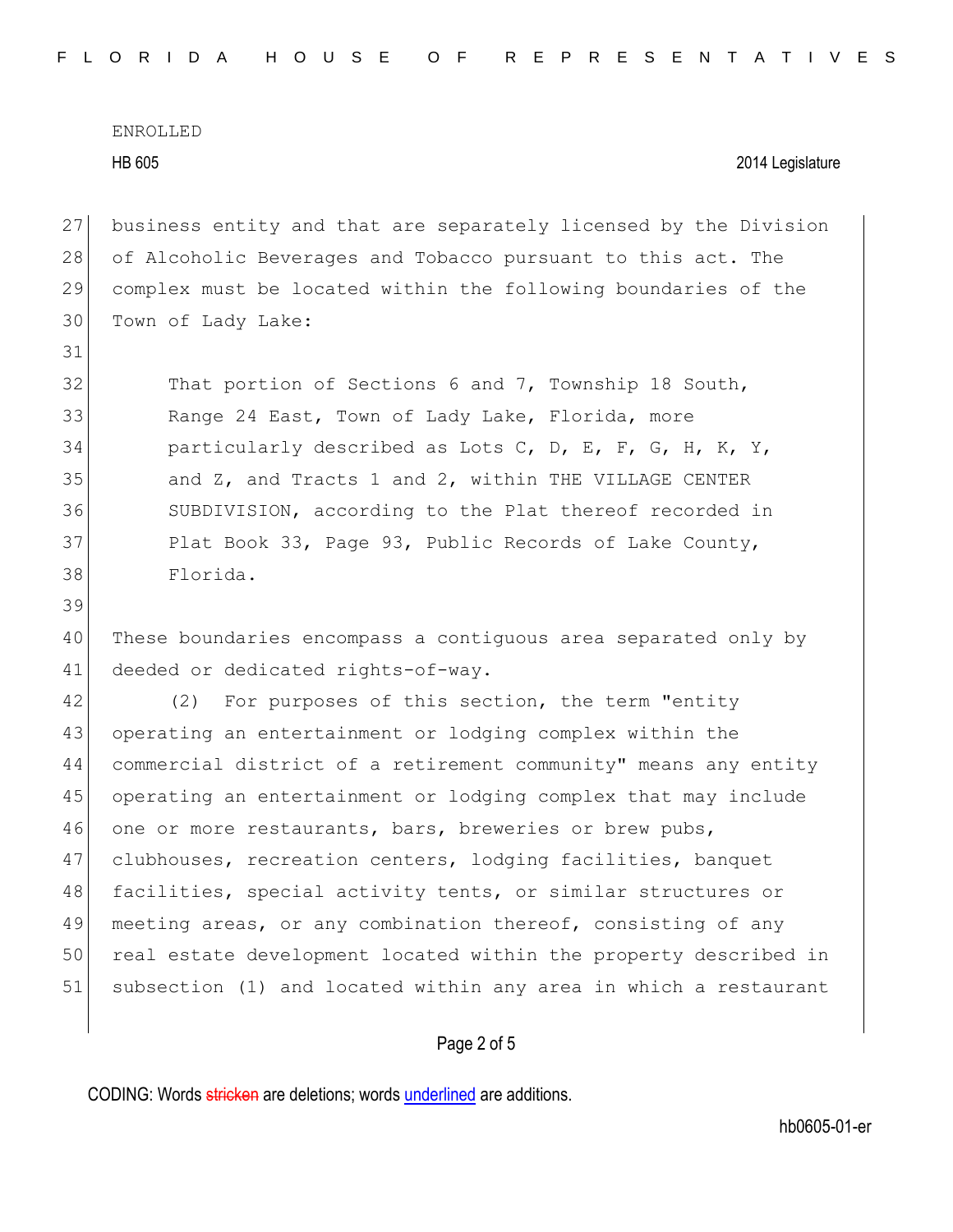### HB 605 2014 Legislature

52 or lounge is a permitted use as defined by the Town of Lady Lake 53 ordinances and meeting the following criteria: 54 (a) A minimum of 15,000 visitors must annually visit the 55 commercial district of the retirement community. 56 (b) The complex must provide meeting facilities for at 57 least 250 persons. 58 (c) The complex must contain at least two restaurants or 59 lounges having at least 4,000 square feet of service area 60 equipped to serve full-course meals to 250 persons at one time. 61 62 For purposes of this section, the owner, operator, or 63 controlling entity need not be the same to qualify under 64 criteria listed in paragraphs  $(a)$ ,  $(b)$ , and  $(c)$ . 65 (3) The license authorized by this section shall not 66 entitle the licensee to maintain or construct any structure on 67 the premises that is prohibited by the ordinances or regulations 68 of the Town of Lady Lake. This license shall not exempt the 69 licensee from complying with the municipal ordinances of the 70 Town of Lady Lake. All provisions of the alcoholic beverage laws 71 of the State of Florida not inconsistent herewith shall apply to 72 such license and licensee. 73 Section 2. (1) Any entity operating an entertainment or 74 lodging complex within the commercial district of a retirement 75 community within the unincorporated area of Sumter County may be 76 issued a special alcoholic beverage license by the Division of 77 Alcoholic Beverages and Tobacco of the Department of Business

Page 3 of 5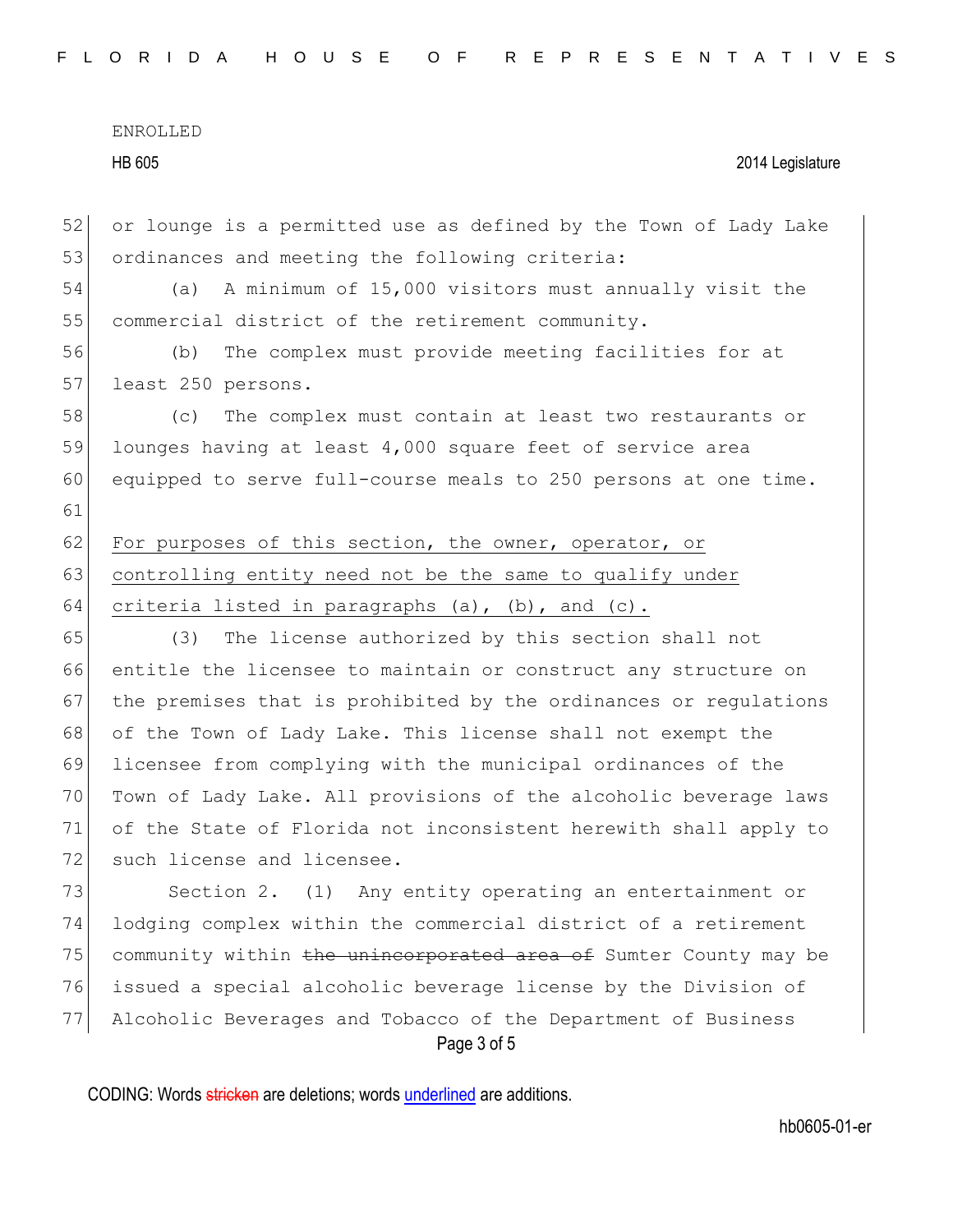HB 605 2014 Legislature

78 and Professional Regulation permitting the sale of alcoholic 79 beverages, and the manufacture and sale of malt beverages, for 80 consumption on premises only. The complex, including the use of 81 areas or facilities pursuant to the authorization of a community 82 development district, must be managed, controlled, and operated 83 by a primary business entity under one business name and may 84 include only individual business entities that are owned, 85 managed, controlled, and operated independently of the primary 86 business entity and that are separately licensed by the Division 87 of Alcoholic Beverages and Tobacco pursuant to this act. The 88 complex must be located within the following boundaries of 89 Sumter County: 90 91 Portions of Township 19 South, Range 23 East including

92 portions of Sections 1-4, 8-14, 16-17, 23-24, and 93 **portions of Township 18 South, Range 23 East including** 94 portions of Sections 13-17, 21-28, and 33-36.

95

96 These boundaries encompass a contiquous area separated only by 97 deeded or dedicated rights-of-way.

Page 4 of 5 98 (2) For purposes of this section, the term "entity 99 operating an entertainment or lodging complex within the 100 commercial district of a retirement community" means any entity 101 operating an entertainment or lodging complex that may include 102 one or more restaurants, bars, breweries or brew pubs, 103 clubhouses, recreation centers, lodging facilities, banquet